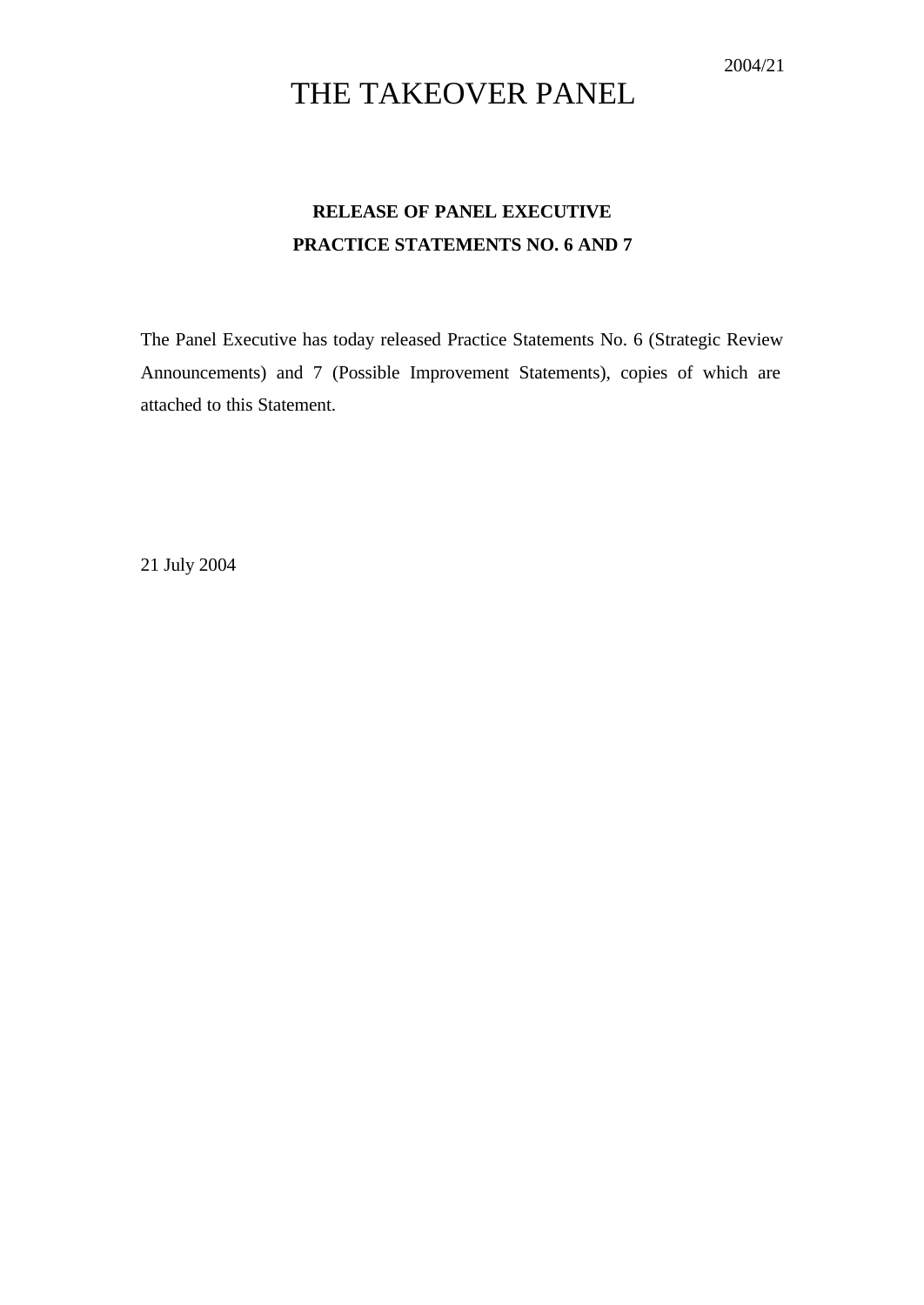#### **PRACTICE STATEMENT NO. 6**

### **STRATEGIC REVIEW ANNOUNCEMENTS**

From time to time, a company may announce that it is conducting a strategic review of its business (a "strategic review announcement"); in some cases, the announcement will go on to identify an offer for the company as one of the possible outcomes of the strategic review. The Executive is aware that, whilst the ultimate conclusion of a strategic review might be an offer for the company, an offer may be only one of a number of options being explored by the company. The Executive is also mindful that such reviews may take place over a protracted period of time.

The Executive's practice in relation to strategic review announcements and Rule 2 is as follows:

#### (i) *Strategic review announcement which refers to an offer:*

If the strategic review announcement refers specifically to an offer (or a merger or the search for a buyer for the company) as one of the options to be considered as part of the strategic review, the Executive will normally treat the announcement as starting an offer period in relation to the company. This is in accordance with the definition of "offer period", which states that an offer period will commence on the announcement of "a proposed or possible offer".

If the conclusion of the strategic review is not to pursue an offer, the company will be required to update the position by way of a public announcement. At that point, the offer period will end.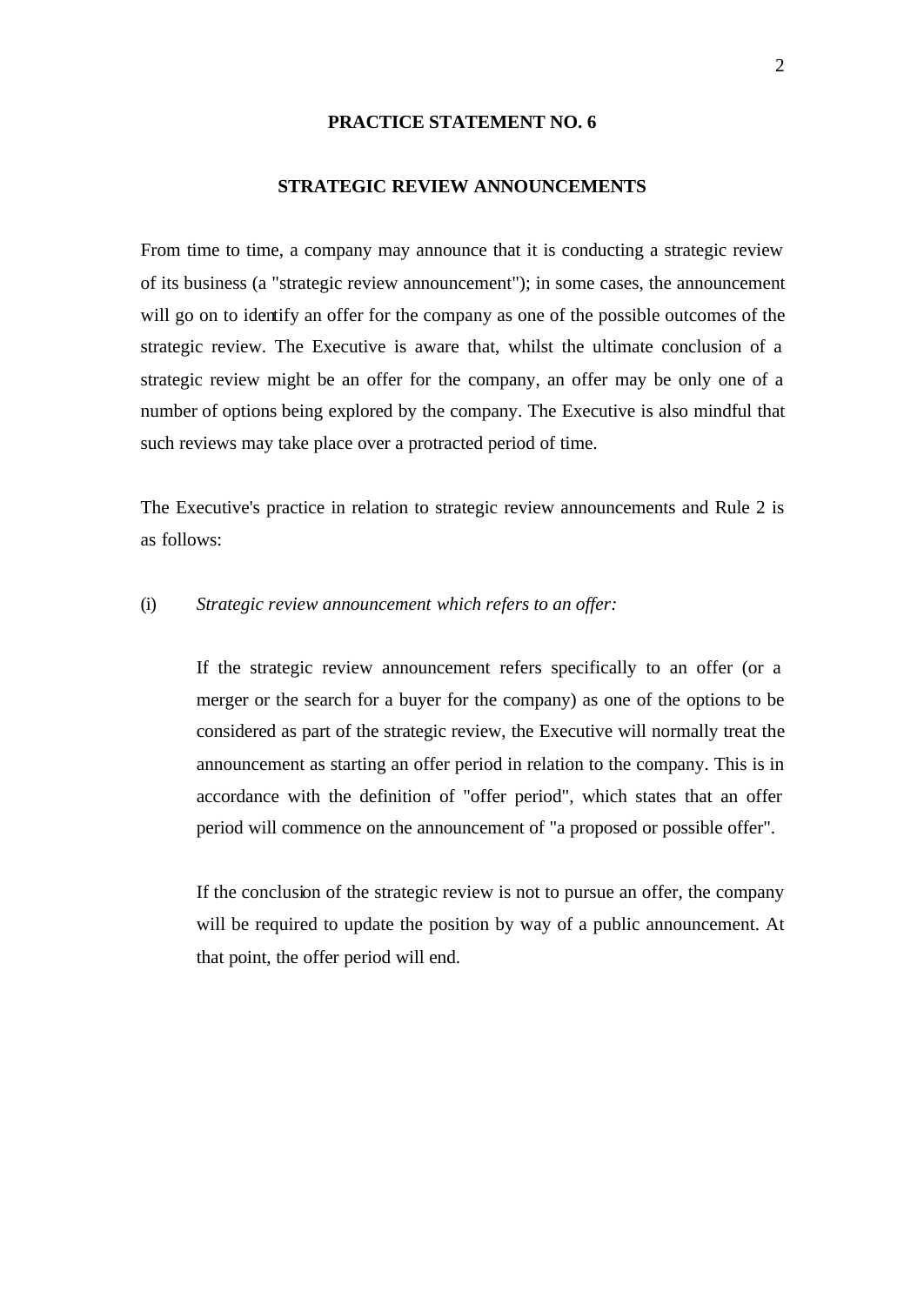#### (ii) *Strategic review announcement which does not refer to an offer:*

If the strategic review announcement does not refer to an offer (or a merger or the search for a buyer for the company), the Executive will not treat the announcement as automatically starting an offer period.

In such circumstances, the Executive will make enquiries of the company's advisers as to the options being considered by the board. The Executive will normally require the company to make a further announcement, identifying that an offer is one of the options to be considered as part of the strategic review, where both:

- (a) an offer is being, or will be, actively considered (as opposed to being, as it almost inevitably will be, one of many possibilities); and
- (b) there is rumour and speculation about a possible offer for the company or an untoward movement in its share price.

Any such further announcement will commence an offer period. Where such a further announcement has been made, and if the conclusion of the strategic review is not to pursue an offer, the company will be required to update the position by way of a public announcement. At that point, the offer period will end.

Companies and their advisers are encouraged to consult with the Executive before making a strategic review announcement.

*Practice Statements are issued by the Executive to provide informal guidance to companies involved in takeovers and practitioners as to how the Executive normally interprets and applies relevant provisions of the Code and the SARs in certain circumstances. Practice Statements do not form part of the Code or the SARs. Accordingly, they are not binding on the Executive or the Panel and are not a*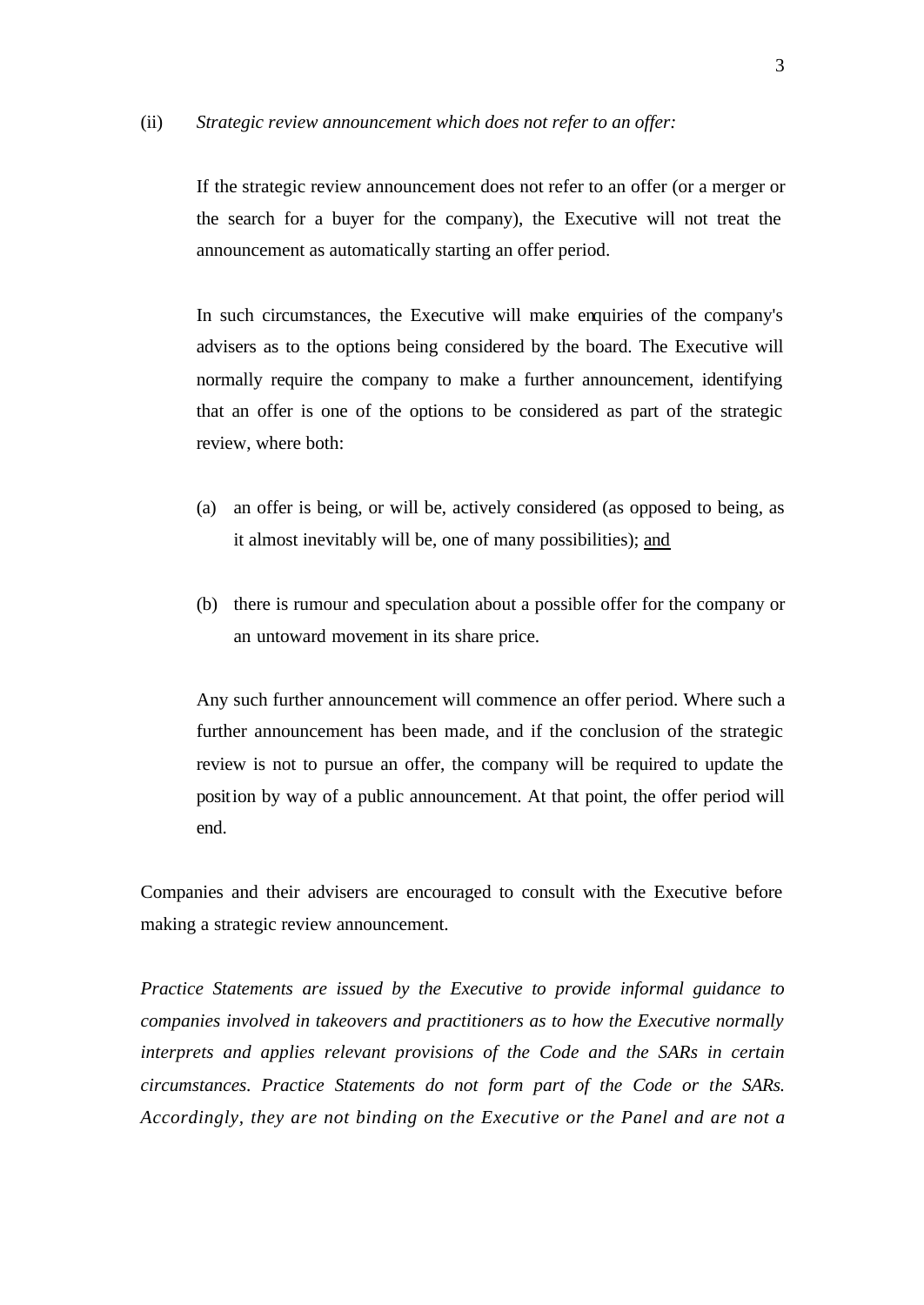*substitute for consulting the Executive to establish how the Code and the SARs apply in a particular case. All Practice Statements issued by the Executive are available on the Panel's website at www.thetakeoverpanel.org.uk.*

21 July 2004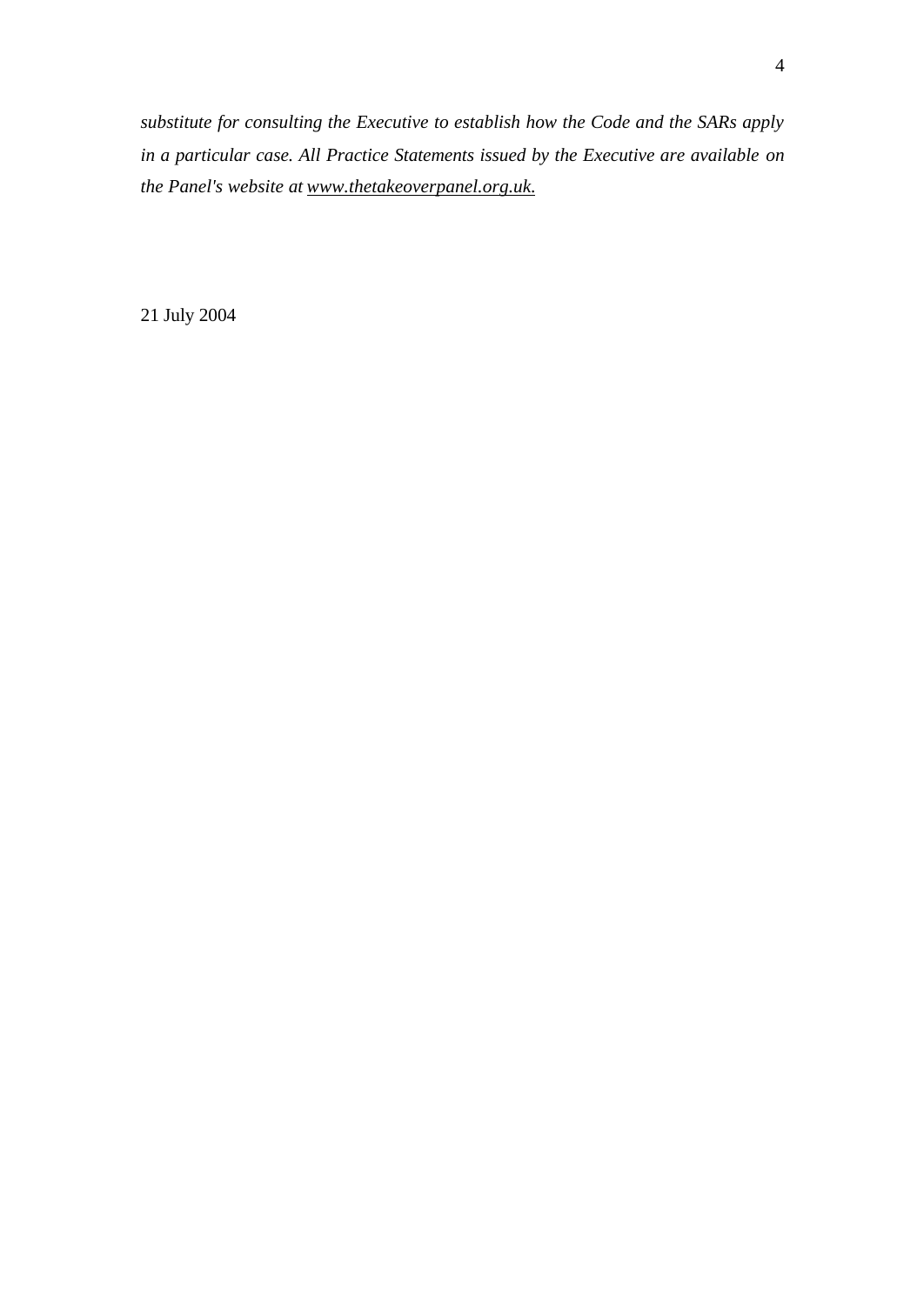#### **PRACTICE STATEMENT NO. 7**

#### **POSSIBLE IMPROVEMENT STATEMENTS**

Under Rule 19.3, parties to an offer or potential offer and their advisers are required to take care not to issue statements which, while not factually inaccurate, may mislead shareholders and the market or may create uncertainty. This general provision is supplemented by one specific example of an unacceptable statement, being a statement by an offeror "to the effect that it may improve its offer without committing itself to doing so and specifying the improvement". This Rule is a reflection of General Principle 6 (which requires parties to endeavour to avoid the creation of a false market) and is designed to prevent an offeror indicating that it might increase (or otherwise alter the terms of) its offer before it is able to commit itself to doing so.

The Executive emphasises that Rule 19.3 is not limited to statements about increases in the financial value of an offer. The Rule extends to any statement which may mislead shareholders or the market or which may create uncertainty (whether or not such statement is factually accurate).

In addition, the Executive interprets the example set out in Rule 19.3 of a statement that an offeror "may improve its offer" as also encompassing statements about offer amendments of a non-financial nature, for example possible changes to the structure of an offer, to the conditionality of an offer or to the non-financial terms of an offer.

Parties to an offer and their advisers should be aware that during the course of an offer, and especially in a competitive or hostile situation, any suggestion of the possibility of a revision to an offer will be of particular sensitivity and could lead to a false market in the securities of the offeree company. If an offeror wishes to publicise its reaction to some development, such as an increase in a competing offeror's offer, it may state simply, as permitted by Note 1 on Rule 19.3, that it is "considering its options" or "considering its position", subject to the requirement to clarify the statement subsequently, as required by the Note. It should not, however, use language which implies that it might alter or revise the terms of its offer.